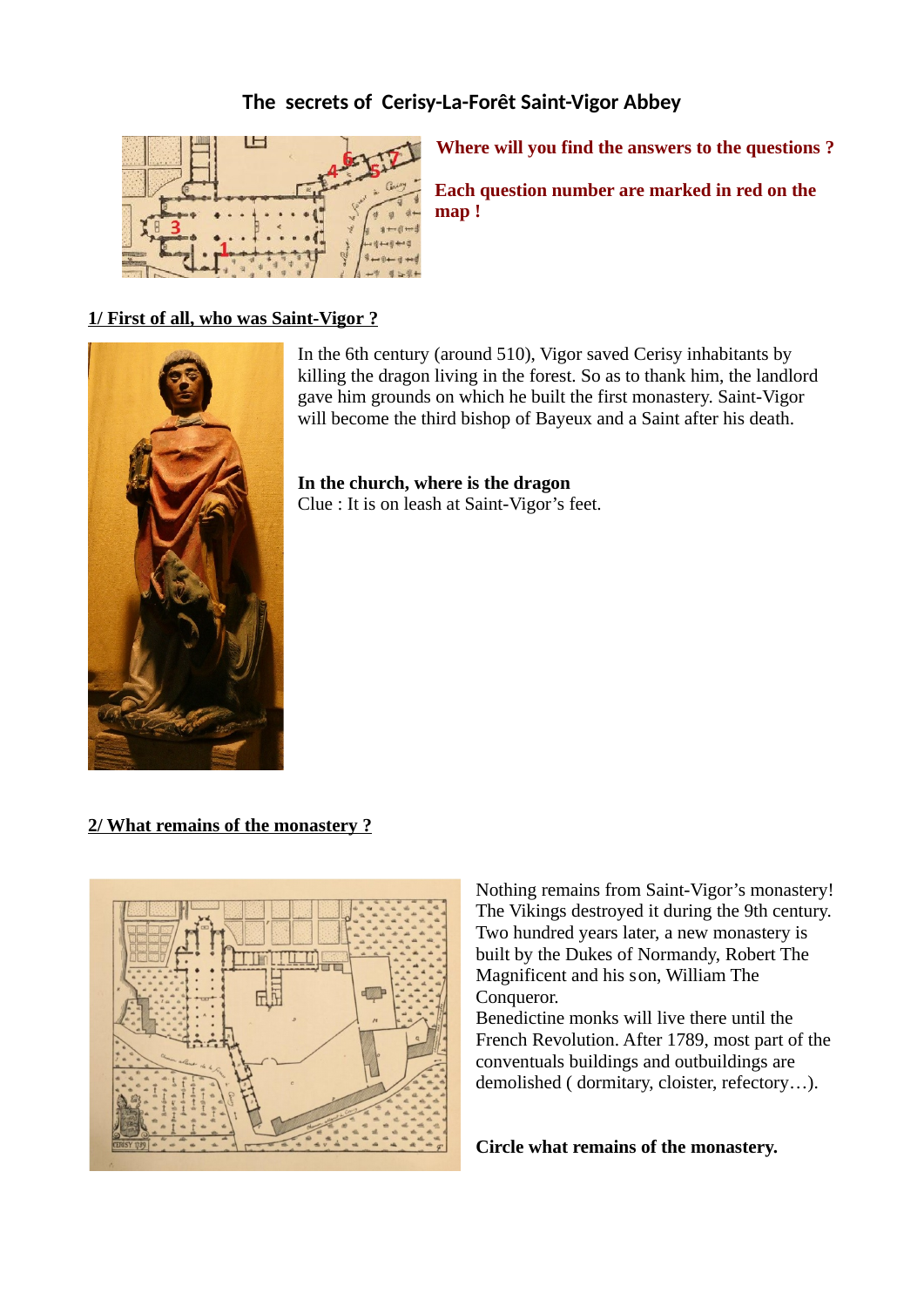## **3/ Where did the monks sit during masses ?**



The monks prayed several times a day. At the end of the church, you will find their seats, called stalls. They are the oldest in Normandy (dated back from 1400!) and it made it through the Abbey tourmented history. They are certainly protected by the bats living in the Abbey undergrounds…

# **On one of these stalls, you will see a carved bat. But, will you find where it hides ?**

These seats have a secret… The monks made people believe they were standing during the mass while they actually were sitting. **Did you understand how ? This system is called « a Misericord »**

**More informations : The Abbey also has a undergroud from the Middle Age. It runs under the Abbey from the hut near the apple press to the Monk pond on the north side of the Abbey. It's a narrow tunnel where you can walk standing ( if you are not afraid of the dark). You can discover it during the Medieval feast in July and Local Heritage Days in September.**

 **4/ Let's discover the Abbot Chapel !**



The Abbot was the monks'superior, he made sure that the rules of the community were respected, because monks could be unruly sometimes… In the Chapel, you will see a double sacred hand bassin (our bathroom sink ancestor). It is where the cult object where cleaned. **Did you find it ?** Excellent, now if you look above you will see that four coats of arms decorate the

ceiling.

**The coat of arms of the Abbey looks like the Normandy flag with the two leopard, did you find it ?** There are very much alike except for the Bishop miter (the Bishop hat) that covers the two leopard of Normandy.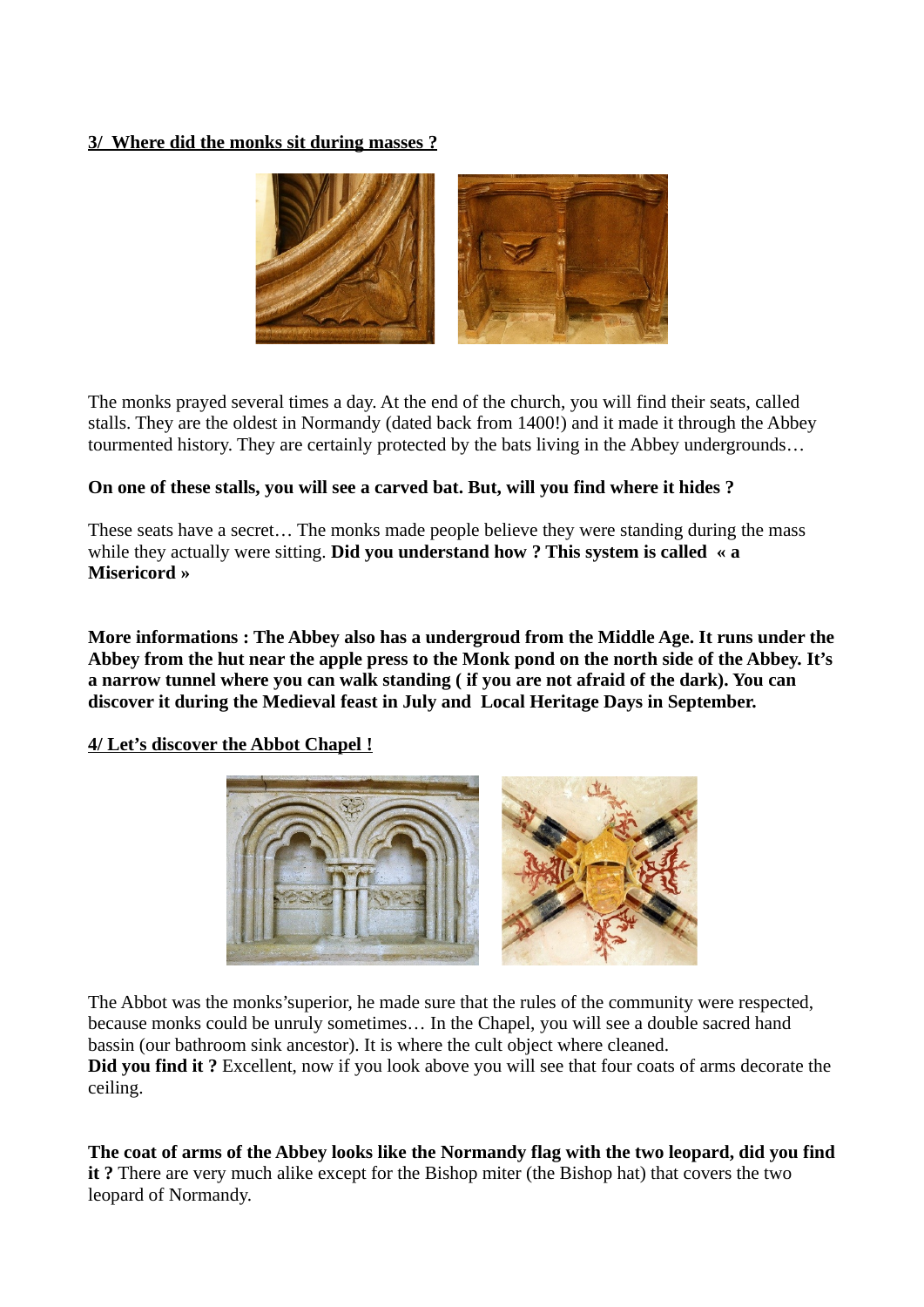## **5/ And, now to the courtroom !**



The symbol of Justice is a scale. **Will you find it in the room ?**

In this room, you will see different artifacts which belonged to the monks.



Among others, **a shrine ( look for a small wooden case)** inside which there was a bone from Saint-Vigor right arm offered by William the Conqueror in 1048.

Relics (body parts of Saints) were said to cure diseases. They attracted a lot of the pilgrims to the Abbey which increased The Abbey earnings. Sadly, this relic has disappeared, as well as all the precious gemstones that covered it.

#### **6/ Murs extérieur de la Chapelle The Chapel outside walls**

When you leave the Chapel, can you find **the stone spout from which the water leaks?** Look closely on the outside wall just below the stained-glass window.

**More information** : if you look sightly above at the stairs roof, you will find a odd stone in equilibrium. It is a old sundial.



Now, have a look on the floor level, there is a little door. It was the dungeon entrance for the prisoners.

The dungeon is opened during the guided tour and walls are engraved with pictures depicting big and fat Abbots in the shape of wales.

#### **7. To finish, the VERY difficult bonus question, even for grownups !**



Look very carrefully at this photo of the Abbey, on the right door Abbey when you leave and above the reception door. There is a little difference between the two.

**Did you find it?** 

*Now, you know much more about Saint-Vigor and its Abbey. Before you leave, go to the reception desk to get a souvenir from your visit at the Abbey.*